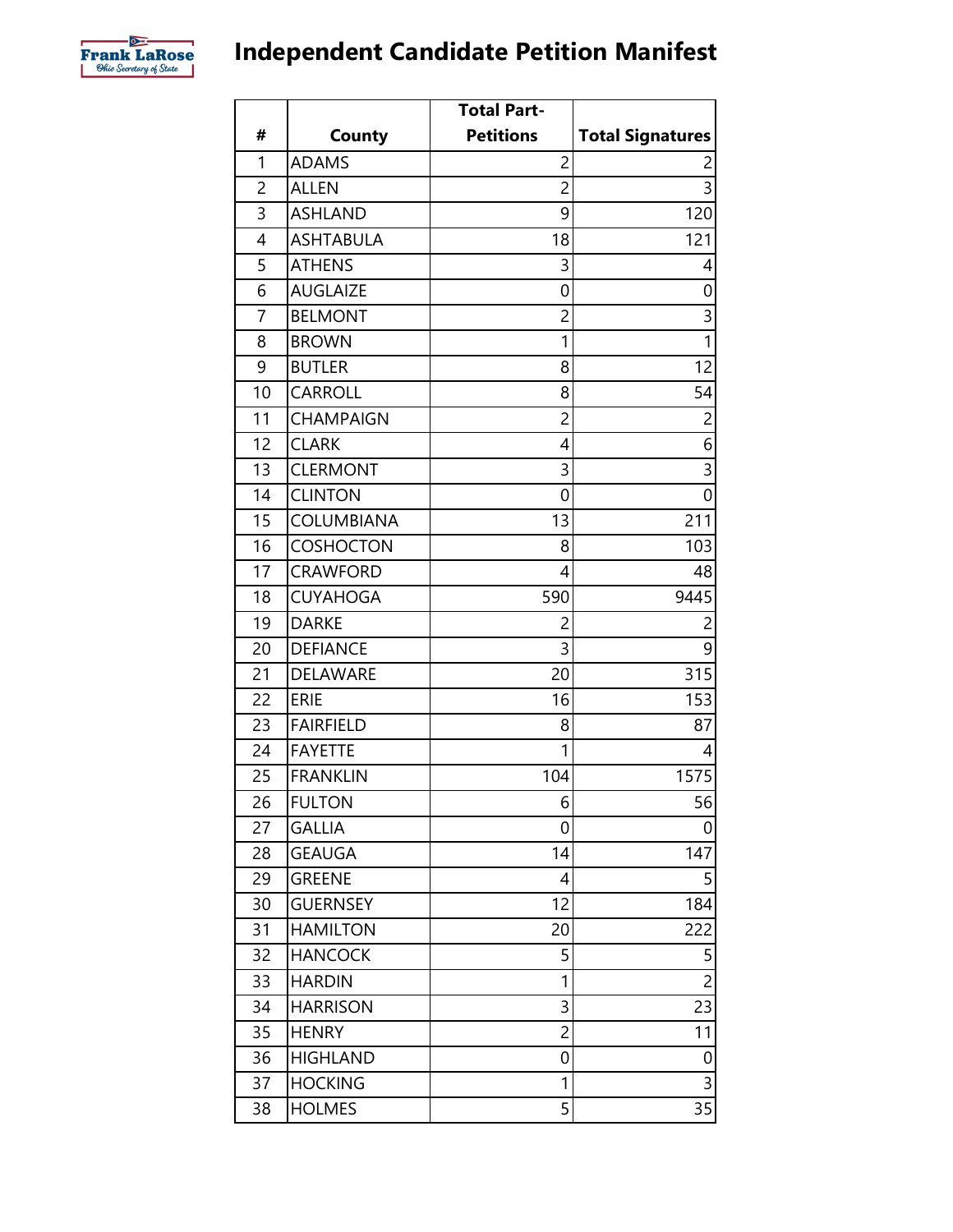

## **Independent Candidate Petition Manifest**

|    |                   | <b>Total Part-</b> |                         |
|----|-------------------|--------------------|-------------------------|
| #  | <b>County</b>     | <b>Petitions</b>   | <b>Total Signatures</b> |
| 39 | <b>HURON</b>      | 15                 | 107                     |
| 40 | <b>JACKSON</b>    | 2                  | 3                       |
| 41 | <b>JEFFERSON</b>  | $\overline{2}$     | $\overline{5}$          |
| 42 | <b>KNOX</b>       | 4                  | 16                      |
| 43 | LAKE              | 49                 | 687                     |
| 44 | <b>LAWRENCE</b>   | 0                  | 0                       |
| 45 | <b>LICKING</b>    | 9                  | 34                      |
| 46 | <b>LOGAN</b>      | 4                  | 5                       |
| 47 | <b>LORAIN</b>     | 86                 | 1007                    |
| 48 | <b>LUCAS</b>      | 185                | 3225                    |
| 49 | <b>MADISON</b>    | $\overline{2}$     | 5                       |
| 50 | <b>MAHONING</b>   | 23                 | 360                     |
| 51 | <b>MARION</b>     | 1                  | 12                      |
| 52 | <b>MEDINA</b>     | 32                 | 265                     |
| 53 | <b>MEIGS</b>      | 0                  | 0                       |
| 54 | <b>MERCER</b>     | 1                  | $\mathbf{1}$            |
| 55 | <b>MIAMI</b>      | 0                  | $\mathbf 0$             |
| 56 | <b>MONROE</b>     | 3                  | $\overline{7}$          |
| 57 | <b>MONTGOMERY</b> | 34                 | 361                     |
| 58 | <b>MORGAN</b>     | 4                  | 15                      |
| 59 | <b>MORROW</b>     | 5                  | 28                      |
| 60 | <b>MUSKINGUM</b>  | 15                 | 245                     |
| 61 | <b>NOBLE</b>      | 3                  | 29                      |
| 62 | <b>OTTAWA</b>     | $\overline{7}$     | 62                      |
| 63 | <b>PAULDING</b>   | 0                  | 0                       |
| 64 | <b>PERRY</b>      | 3                  | 21                      |
| 65 | <b>PICKAWAY</b>   | 5                  | 29                      |
| 66 | <b>PIKE</b>       | 1                  | $\overline{c}$          |
| 67 | <b>PORTAGE</b>    | 26                 | 258                     |
| 68 | PREBLE            | 0                  | 0                       |
| 69 | <b>PUTNAM</b>     | 3                  | 6                       |
| 70 | <b>RICHLAND</b>   | 19                 | 264                     |
| 71 | <b>ROSS</b>       | 3                  | 10                      |
| 72 | SANDUSKY          | 6                  | 31                      |
| 73 | <b>SCIOTO</b>     | 1                  | 2                       |
| 74 | <b>SENECA</b>     | 3                  | 13                      |
| 75 | <b>SHELBY</b>     | $\overline{c}$     | 3                       |
| 76 | <b>STARK</b>      | 108                | 1720                    |